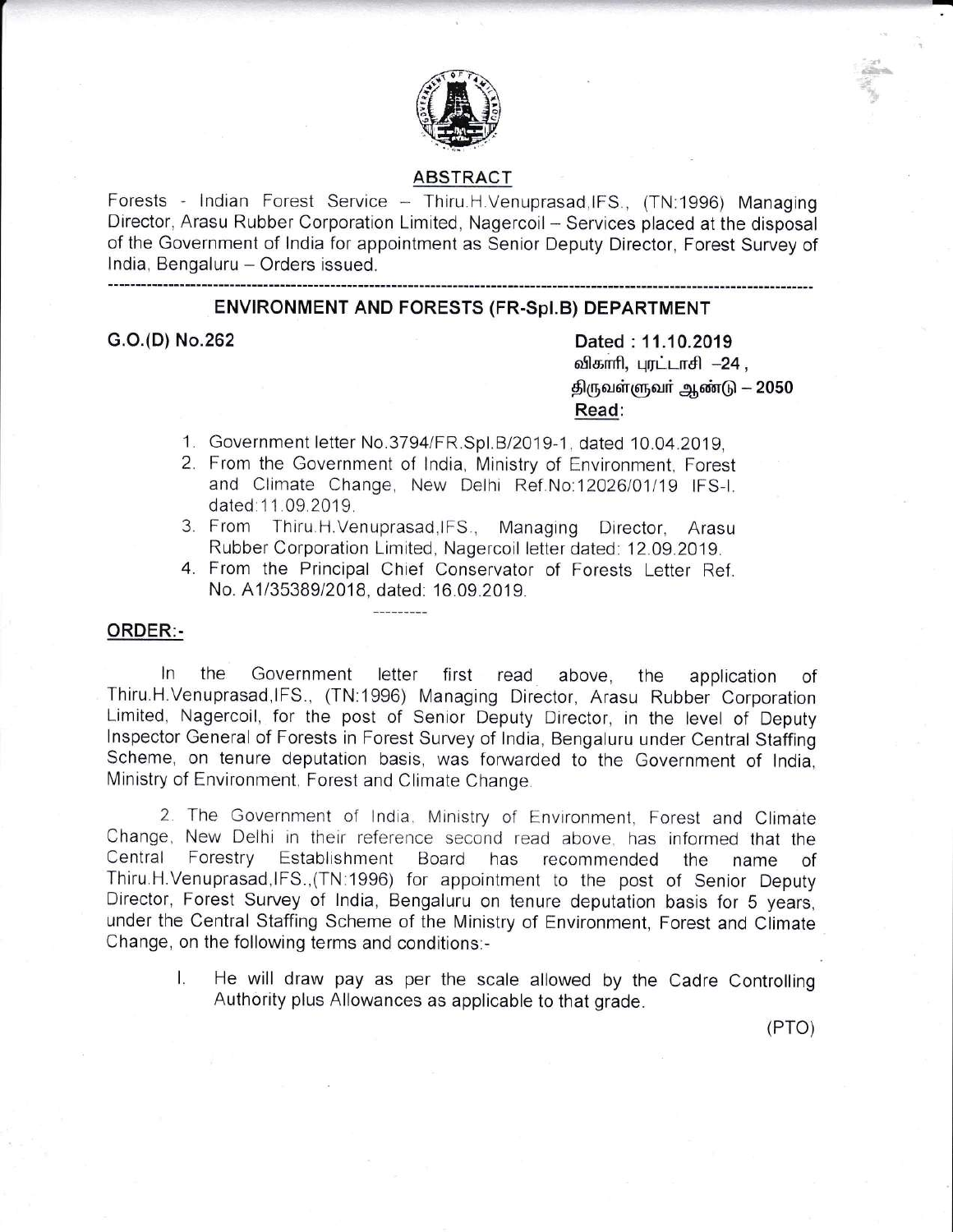- The central deputation tenure of the officer will be for 5 years from the Ħ., date of joining to the post.
- The headquarters of the post will be at Bengaluru however the services of III. the officer can be utilized anywhere in India.
- Other terms and conditions will be the same as applicable to the other IV. officers of his grade on deputation to the Central Government and as per CSS-Ministry of Environment, Forest and Climate Change.

3. The services of Thiru.H.Venuprasad, IFS., (TN:1996) Managing Director, Arasu Rubber Corporation Limited, Nagercoil are therefore placed at the disposal of the Government of India for appointment as Senior Deputy Director, Forest Survey of India, Bengaluru on tenure deputation basis for 5 years, under the Central Staffing Scheme of Ministry of Environment, Forest and Climate Change on the terms and conditions mentioned at para-2 above.

### (BY ORDER OF THE GOVERNOR)

### SHAMBHU KALLOLIKAR PRINCIPAL SECRETARY TO GOVERNMENT

To

Thiru.H.Venuprasad, IFS.,

Managing Director, Arasu Rubber Corporation Limited, Nagercoil

[Through: Principal Chief Conservator of Forests (Head of Department)]

The Principal Chief Conservator of Forests (Head of Department) Chennai-15. The Principal Chief Conservator of Forests / Chairman,

Arasu Rubber Corporation Limited (i/c), Chennai

The Principal Accountant General, Chennai-18.

The District Treasury Officer, Nagercoil

The Chief Minister's office, Secretariat, Chennai 9.

The Senior Personal Assistant to Hon'ble Minister (Forests), Chennai-9

The Private Secretary to the Principal Secretary to Government, Environment and Forests Department, Chennai-9.

The Secretary to Government of India,

Ministry of Environment, Forest and Climate Change, Prithvi Wing, 6<sup>th</sup> Floor, Indira Paryavaran Bhawan,

Jor Bagh Road, New Delhi - 110 003. Copy to:-

Environment and Forests (FR.Spl.A) Department, Chennai-9.

Environment and Forests (FR.8) Department, Chennai-9. The Director General,

Forest Survey of India, Dehradun. The Regional Director,

Forest Survey of India, Bengaluru. SC/SF.

//FORWARDED //BY ORDER//

**ECTION OFFICER**